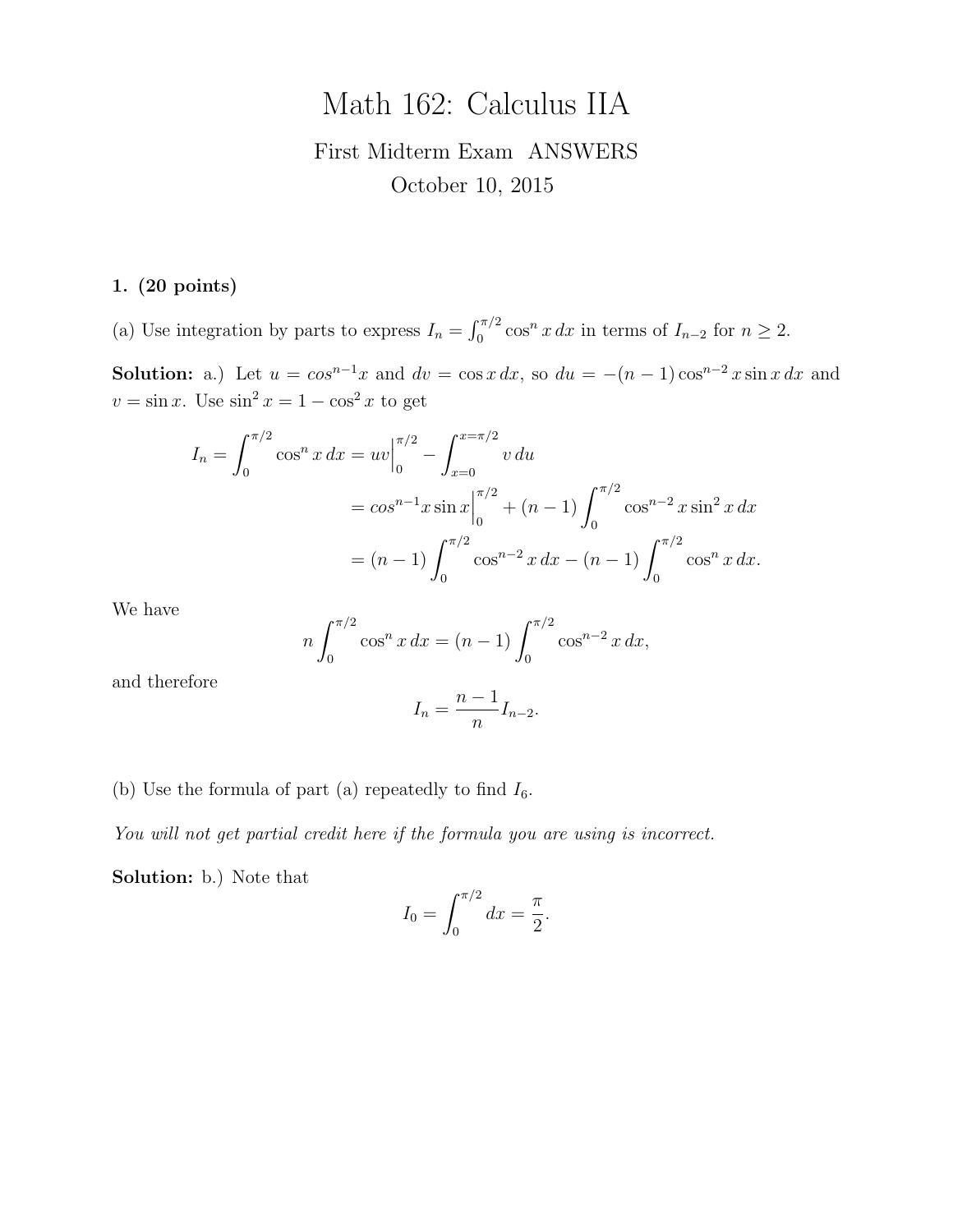We have

$$
I_6 = \frac{5}{6} I_4
$$
  
=  $\frac{5 \cdot 3}{6 \cdot 4} I_2$   
=  $\frac{5 \cdot 3 \cdot 1}{6 \cdot 4 \cdot 2} I_0$   
=  $\frac{5 \cdot 3 \cdot 1}{6 \cdot 4 \cdot 2} \cdot \frac{\pi}{2}$ .

#### 2. (20 points)

A tank has the shape of an inverted pyramid (point down) with a square base. The tank is 8 ft tall and the area of its base is 16 ft<sup>2</sup>. The tank is filled with fluid to a height of 2 ft. Calculate the work done in pumping all the fluid from the tank. Assume that the density of the fluid is 12 pounds per cubic foot.

#### Solution:

First, note that the lenght of a side of the base is  $\sqrt{16} = 4$  ft. Let y be the height of the fluid from the bottom of the tank. Then, the length of a side of the cross-sectional square is 4  $\frac{4}{8}y = \frac{1}{2}$  $\frac{1}{2}y$ . We can compute the volume of the thin layer of the fluid at height y as

$$
dV = \left(\frac{1}{2}y\right)^2 dy = \frac{1}{4}y^2 dy.
$$

The work then can be computed by multiplying it by the weight density 12 and the height it travels  $8 - y$  and integrating from 0 to 2:

$$
W = \int_0^2 (8 - y) 12 \frac{1}{4} y^2 dy
$$
  
= 
$$
\int_0^2 24y^2 - 3y^3 dy
$$
  
= 
$$
\left[ 8y^3 - \frac{3}{4} y^4 \right]_0^2 = 64 - 12 = 52 \text{ ft-lb.}
$$

3. (20 points) Hole in the sphere problem. A hole of radius  $r$  is bored through the center of a sphere of radius  $R > r$ . We want to find the volume of the remaining portion of the sphere.

(a) Set up the integral as a solid of revolution around the y-axis using the shell method. Evaluate the integral

(b) Set up the integral using the washer method. Do not evaluate.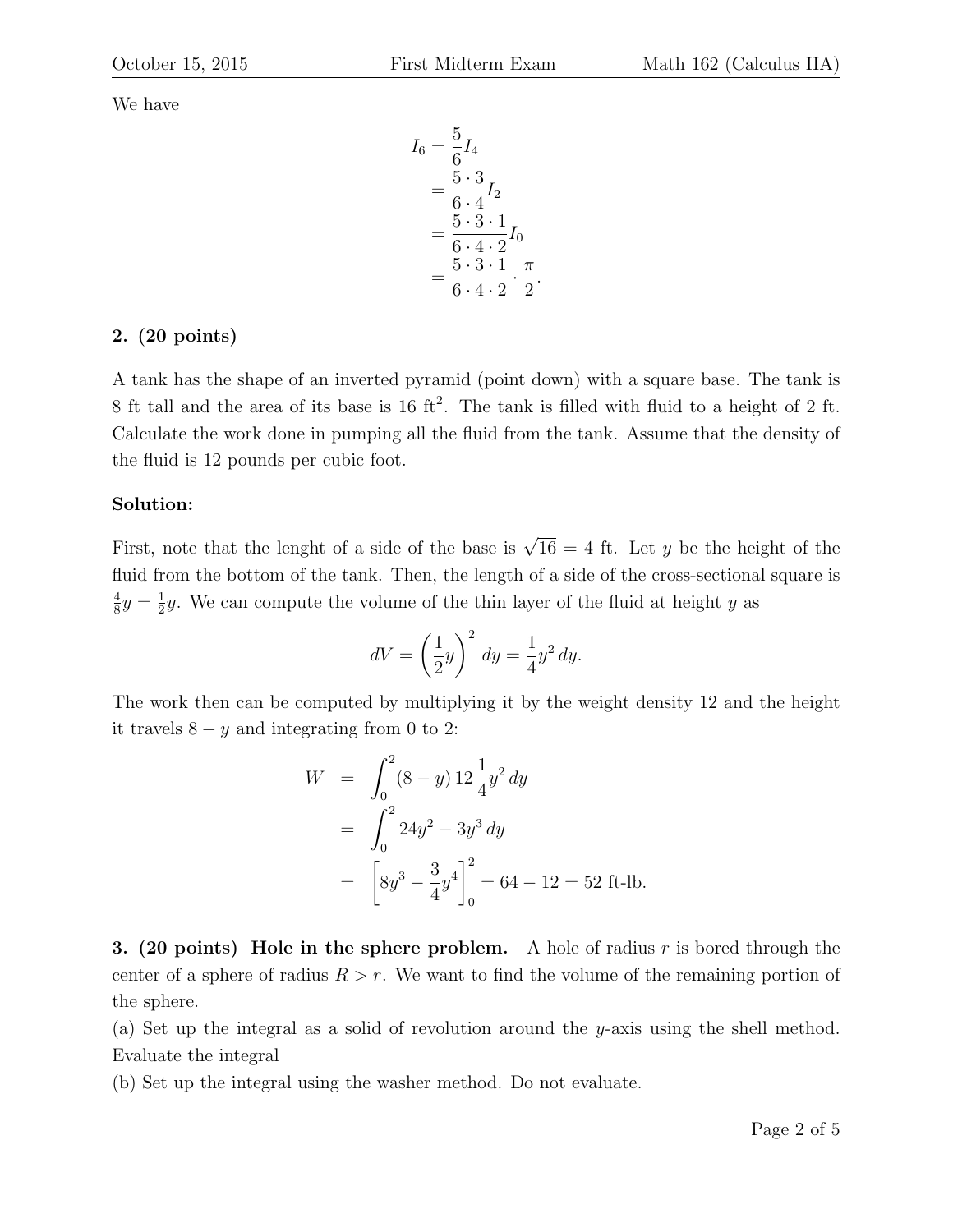Solution: By symmetry, the sphere with a hole can be obtained by rotating a disk with a middle removed around the x or y-axis. To rotate around y-axis, we remove a vertical strip  $-r \leq x \leq r$  and rotate the remaining region around the y-axis. By symmetry the volume of the region sitting above the  $x$ -axis is half of the full volume. From the equation of the circle  $x^2 + y^2 = R^2$ .

(a) Using the shell method

$$
V = 2\int_r^R 2\pi xy dx = 4\pi \int_r^R x\sqrt{R^2 - x^2} dx
$$

To evaluate the integral, do a u-substitution  $u = R^2 - x^2$ ,  $du = -2x$ . Thus

$$
V = -2\pi \int_{R^2 - r^2}^0 u^{\frac{1}{2}} du
$$
  
=  $-\frac{4\pi}{3} u^{\frac{3}{2}} |_{R^2 - r^2}^0$   
=  $\frac{4\pi}{3} (R^2 - r^2)^{\frac{3}{2}}$ 

(b) Using the washer method, we have to integrate along the y-axis from  $y = -$ √  $R^2-r^2$  to  $\frac{1}{2}$  $R^2-r^2$ 

$$
V = \int_{-\sqrt{R^2 - r^2}}^{\sqrt{R^2 - r^2}} (\pi x^2 - \pi r^2) dy
$$
  
= 
$$
\int_{-\sqrt{R^2 - r^2}}^{\sqrt{R^2 - r^2}} (\pi (R^2 - y^2) - \pi r^2) dy
$$
  
= 
$$
2\pi \int_{0}^{\sqrt{R^2 - r^2}} (R^2 - r^2 - y^2) dy
$$
, by symmetry

#### 4. (20 points)

(a) Let  $a > 0$  be a fixed positive number. Compute the definite integral

$$
\int_{\sqrt{2}}^{2a} \frac{dx}{\sqrt{x^2 - a^2}}.
$$

(b) Find the integral

$$
\int \frac{1}{\sqrt{x^2 + 6x + 10}} \, dx.
$$

Solution: (a)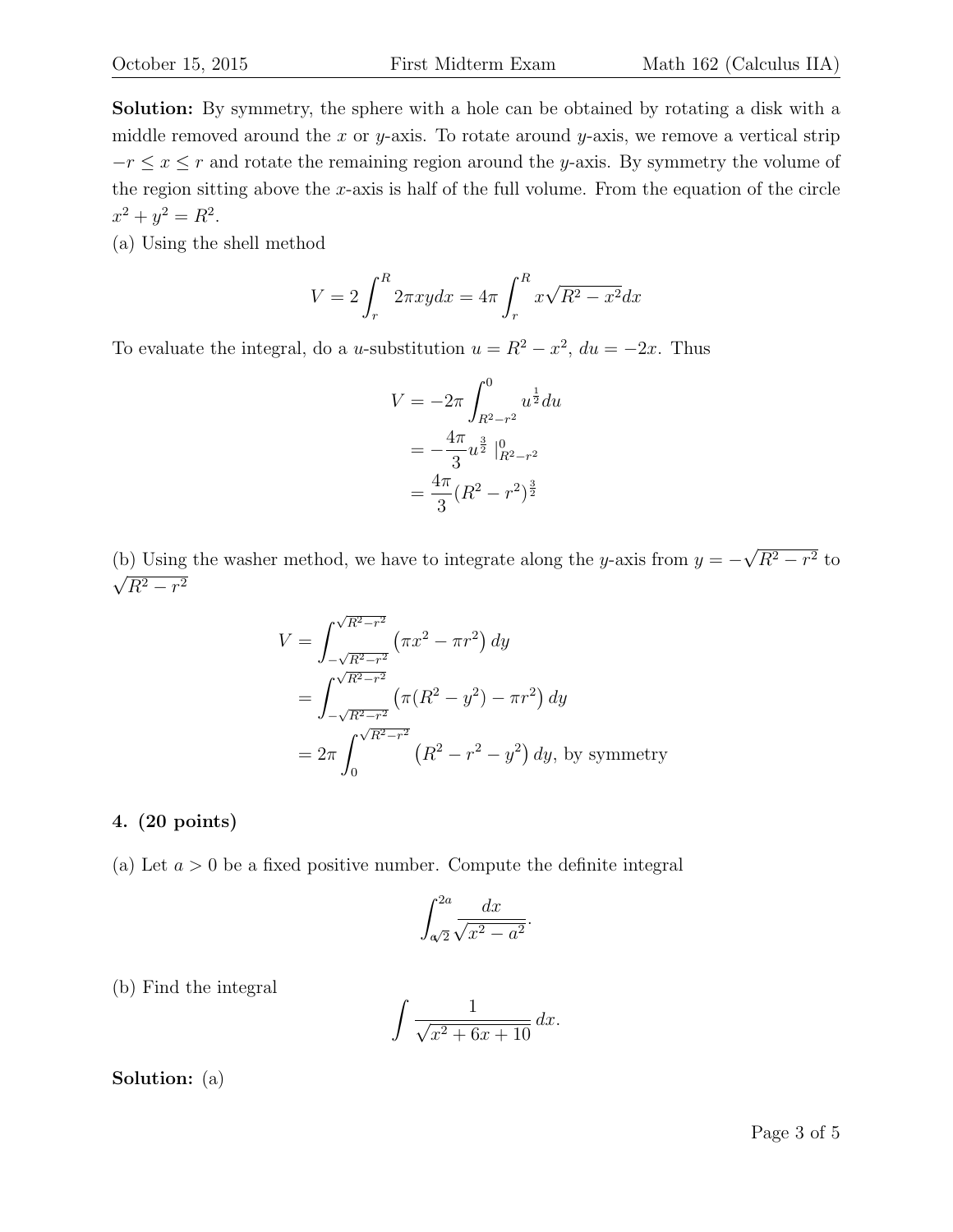We set  $x = a \sec \theta$ . Then  $dx = a \sec \theta \tan \theta d\theta$  and  $\sqrt{x^2 - a^2} = a \tan \theta$ . Also when  $x = a$ √ 2,  $\sec \theta =$  $\mathbf{v}_{\vert}$ 2 so that  $\theta = \pi/4$ , and when  $x = 2a$ , sec  $\theta = 2$  so that  $\theta = \pi/3$ . The definite integral becomes

$$
\int_{a\sqrt{2}}^{2a} \frac{dx}{\sqrt{x^2 - a^2}} = \int_{\pi/4}^{\pi/3} \sec \theta \, d\theta.
$$

Now let  $u = \sec \theta + \tan \theta$  so  $\sec \theta d\theta = du/u$ . When  $\theta = \pi/4, u = 1 + \sqrt{2}$  and when  $\theta = \pi/3$ , where  $u = \sec v + \tan v$  so see  $\cos u - \tan u$ <br> $u = 2 + \sqrt{3}$ , so the definite integral becomes

$$
\int_{\pi/4}^{\pi/3} \sec \theta \, d\theta = \int_{1+\sqrt{2}}^{2+\sqrt{3}} \frac{du}{u}
$$
  
=  $\ln u|_{1+\sqrt{2}}^{2+\sqrt{3}}$   
=  $\ln(2+\sqrt{3}) - \ln(1+\sqrt{2}) = \ln\left(\frac{2+\sqrt{3}}{\sqrt{2}+1}\right)$   
=  $\ln\left(\frac{(2+\sqrt{3})(\sqrt{2}-1)}{(\sqrt{2}+1)(\sqrt{2}-1)}\right) = \ln\left(\frac{(\sqrt{3}+2)(\sqrt{2}-1)}{(\sqrt{2}+1)(\sqrt{2}-1)}\right)$   
=  $\ln(\sqrt{6}+2\sqrt{2}-\sqrt{3}-2)$ 

(b) We complete the square  $x^2 + 6x + 10 = (x + 3)^2 + 1$ . Then consider the substitution  $u = x + 3$ , so that  $du = dx$ , and we find

$$
\int \frac{1}{\sqrt{x^2 + 6x + 10}} dx = \int \frac{1}{\sqrt{(x+3)^2 + 1}} dx = \int \frac{1}{\sqrt{u^2 + 1}} du.
$$

Next we use a trig substitution. Let  $u = \tan \theta$ . Then  $du = \sec^2 \theta d\theta$  and  $\sqrt{u^2 + 1} = 1 \sec \theta$ , so that

$$
\int \frac{1}{\sqrt{x^2 + 6x + 10}} dx = \int \frac{1}{\sqrt{u^2 + 1}} du = \int \frac{1}{\sec \theta} \sec^2 \theta d\theta = \int \sec \theta d\theta
$$

$$
= \ln|\sec \theta + \tan \theta| + C = \ln|\sqrt{u^2 + 1} + u| + C
$$

$$
= \ln|\sqrt{(x + 3)^2 + 1} + x + 3| + C
$$

$$
= \ln|x + 3 + \sqrt{x^2 + 6x + 10}| + C
$$

#### 5. (20 points)

(a) Find the integral

$$
\int \sin^4 x \cos^3 x \, dx.
$$